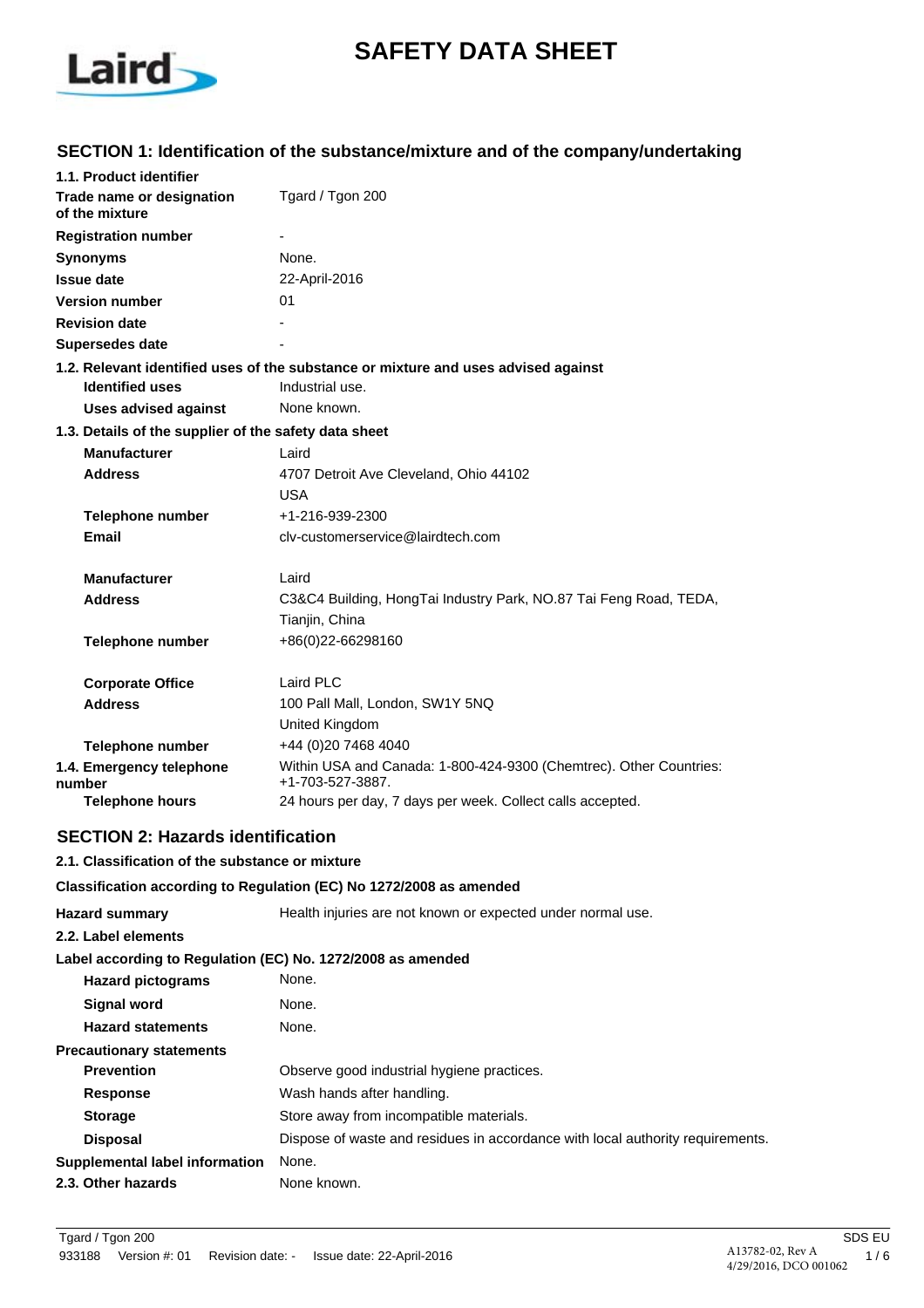# **SECTION 3: Composition/information on ingredients**

### **3.2. Mixtures**

The components are not hazardous or are below required disclosure limits.

### **SECTION 4: First aid measures**

**General information** First aid personnel must be aware of own risk during rescue.

| General Information                                                                   | First ald personnel must be aware or own risk during rescue. |
|---------------------------------------------------------------------------------------|--------------------------------------------------------------|
| 4.1. Description of first aid measures                                                |                                                              |
| <b>Inhalation</b>                                                                     | Not relevant, due to the form of the product.                |
| <b>Skin contact</b>                                                                   | Not relevant, due to the form of the product.                |
| Eye contact                                                                           | Not relevant, due to the form of the product.                |
| Ingestion                                                                             | Not relevant, due to the form of the product.                |
| 4.2. Most important symptoms<br>and effects, both acute and<br>delayed                | Not relevant, due to the form of the product.                |
| 4.3. Indication of any<br>immediate medical attention<br>and special treatment needed | Treat symptomatically.                                       |
| <b>SECTION 5: Firefighting measures</b>                                               |                                                              |
| <b>General fire hazards</b>                                                           | Will burn if involved in a fire.                             |

| 5.1. Extinguishing media<br>Suitable extinguishing<br>media                             | Use fire-extinguishing media appropriate for surrounding materials.                                                                                                                                                       |
|-----------------------------------------------------------------------------------------|---------------------------------------------------------------------------------------------------------------------------------------------------------------------------------------------------------------------------|
| Unsuitable extinguishing<br>media                                                       | None.                                                                                                                                                                                                                     |
| 5.2. Special hazards arising<br>from the substance or mixture                           | During fire, gases hazardous to health may be formed.                                                                                                                                                                     |
| 5.3. Advice for firefighters<br><b>Special protective</b><br>equipment for firefighters | Selection of respiratory protection for firefighting: follow the general fire precautions indicated in<br>the workplace. Self-contained breathing apparatus and full protective clothing must be worn in<br>case of fire. |
| Special fire fighting<br>procedures                                                     | Use standard firefighting procedures and consider the hazards of other involved materials.                                                                                                                                |
| <b>Specific methods</b>                                                                 | Use standard firefighting procedures and consider the hazards of other involved materials.                                                                                                                                |

### **SECTION 6: Accidental release measures**

| 6.1. Personal precautions, protective equipment and emergency procedures |                                                                                                   |  |
|--------------------------------------------------------------------------|---------------------------------------------------------------------------------------------------|--|
| For non-emergency                                                        | Keep unnecessary personnel away.                                                                  |  |
| For emergency responders                                                 | Keep unnecessary personnel away. For personal protection, see Section 8 of the SDS.               |  |
| 6.2. Environmental precautions                                           | Avoid discharge into drains, water courses or onto the ground.                                    |  |
| 6.3. Methods and material for<br>containment and cleaning up             | Sweep up or gather material and place in appropriate container for disposal.                      |  |
| 6.4. Reference to other                                                  | For personal protection, see section 8 of the SDS. For waste disposal, see section 13 of the SDS. |  |
|                                                                          |                                                                                                   |  |

## **SECTION 7: Handling and storage**

| 7.1. Precautions for safe<br>handling                                   | No special precautions are necessary beyond normal good hygiene practices. See Section 8 for<br>additional personal protection advice when handling this product. Observe good industrial hygiene<br>practices. |
|-------------------------------------------------------------------------|-----------------------------------------------------------------------------------------------------------------------------------------------------------------------------------------------------------------|
| 7.2. Conditions for safe<br>storage, including any<br>incompatibilities | Store in closed original container in a dry place.                                                                                                                                                              |
| 7.3. Specific end use(s)                                                | Industrial use.                                                                                                                                                                                                 |

## **SECTION 8: Exposure controls/personal protection**

| 8.1. Control parameters                     |                                                            |
|---------------------------------------------|------------------------------------------------------------|
| <b>Occupational exposure limits</b>         | No exposure limits noted for ingredient(s).                |
| <b>Biological limit values</b>              | No biological exposure limits noted for the ingredient(s). |
| <b>Recommended monitoring</b><br>procedures | Follow standard monitoring procedures.                     |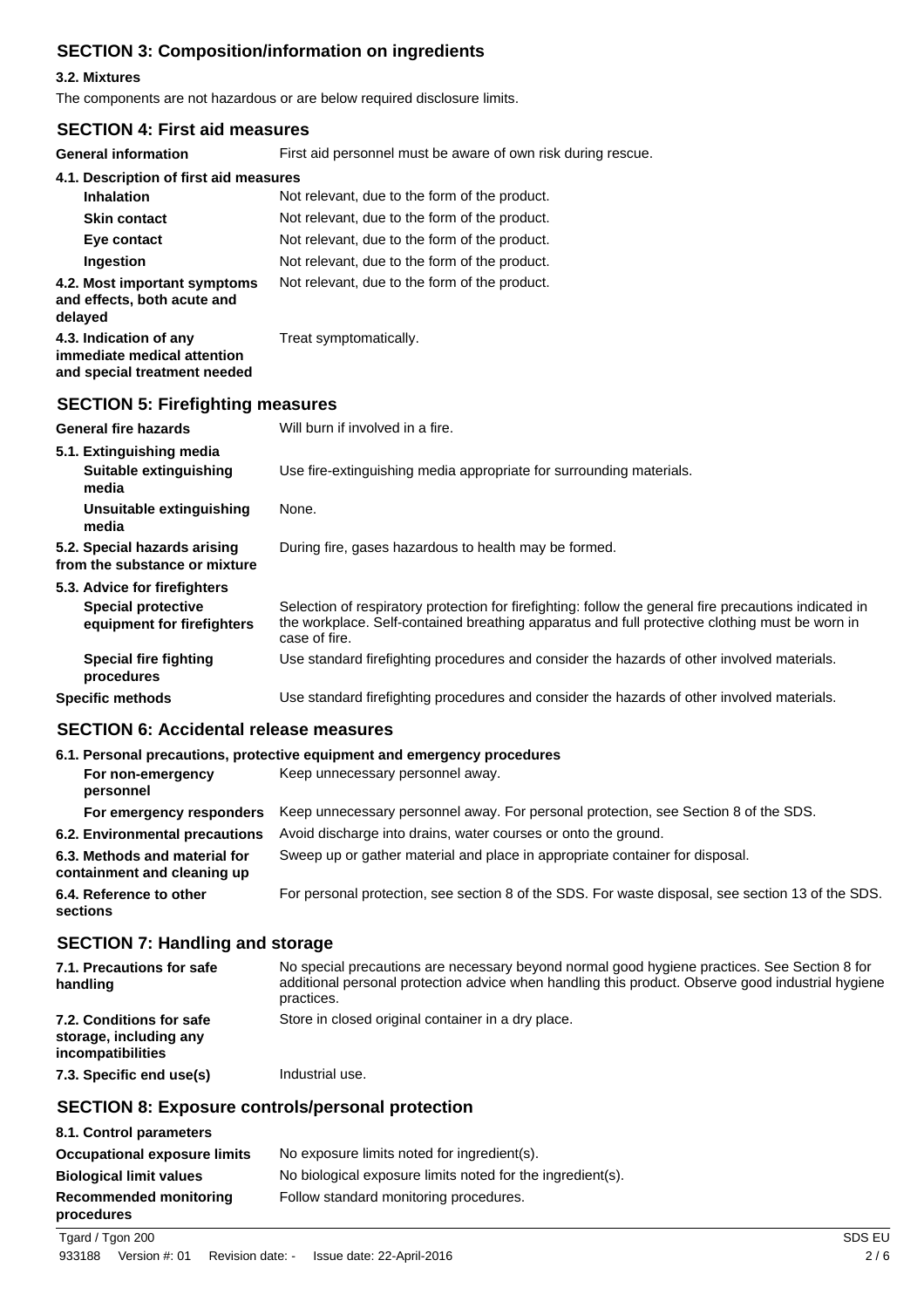| Derived no-effect level (DNEL)                       | Not available.                                                                                                                                                                                                 |
|------------------------------------------------------|----------------------------------------------------------------------------------------------------------------------------------------------------------------------------------------------------------------|
| <b>Predicted no effect</b><br>concentrations (PNECs) | Not available.                                                                                                                                                                                                 |
| 8.2. Exposure controls                               |                                                                                                                                                                                                                |
| Appropriate engineering<br>controls                  | Used as intended, this product is not expected to generate potentially hazardous quantities of dust<br>or fumes.<br>In an industrial work environment no special precautions or control measures are required. |
|                                                      |                                                                                                                                                                                                                |
|                                                      | Individual protection measures, such as personal protective equipment                                                                                                                                          |
| <b>General information</b>                           | No special protective equipment required.                                                                                                                                                                      |
| Eye/face protection                                  | Not normally needed.                                                                                                                                                                                           |
| <b>Skin protection</b>                               |                                                                                                                                                                                                                |
| - Hand protection                                    | Not normally needed.                                                                                                                                                                                           |
| - Other                                              | No skin protection is ordinarily required under normal conditions of use. In accordance with good<br>industrial hygiene practices, precautions should be taken to avoid skin contact.                          |
| <b>Respiratory protection</b>                        | Not normally needed.                                                                                                                                                                                           |
| <b>Thermal hazards</b>                               | Wear appropriate thermal protective clothing, when necessary.                                                                                                                                                  |
| <b>Hygiene measures</b>                              | Wash hands after contact.                                                                                                                                                                                      |
| <b>Environmental exposure</b><br>controls            | Environmental manager must be informed of all major releases.                                                                                                                                                  |

# **SECTION 9: Physical and chemical properties**

# **9.1. Information on basic physical and chemical properties**

| Appearance                                        |                              |
|---------------------------------------------------|------------------------------|
| <b>Physical state</b>                             | Solid.                       |
| Form                                              | Sheet.                       |
| Colour                                            | White.                       |
| Odour                                             | None, \ Mild.                |
| Odour threshold                                   | Unknown.                     |
| рH                                                | Not applicable.              |
| <b>Melting point/freezing point</b>               | Not available.               |
| Initial boiling point and boiling<br>range        | Not applicable.              |
| <b>Flash point</b>                                | Not applicable.              |
| <b>Evaporation rate</b>                           | Negligible.                  |
| Flammability (solid, gas)                         | Not available.               |
| Upper/lower flammability or explosive limits      |                              |
| <b>Flammability limit - lower</b><br>$(\%)$       | Not applicable.              |
|                                                   |                              |
| <b>Flammability limit - upper</b><br>$(\%)$       | Not applicable.              |
| Vapour pressure                                   | Negligible.                  |
| Vapour density                                    | Negligible.                  |
| <b>Relative density</b>                           | 1,38                         |
| Solubility(ies)                                   | Negligible.                  |
| <b>Partition coefficient</b><br>(n-octanol/water) | Not available.               |
| <b>Auto-ignition temperature</b>                  | Not applicable.              |
| <b>Decomposition temperature</b>                  | Not available.               |
| <b>Viscosity</b>                                  | Not applicable.              |
| <b>Explosive properties</b>                       | Not available.               |
| <b>Oxidising properties</b>                       | Not available.               |
| 9.2. Other information                            |                              |
| <b>Bulk density</b>                               | 1,38 g/cc at 25 $^{\circ}$ C |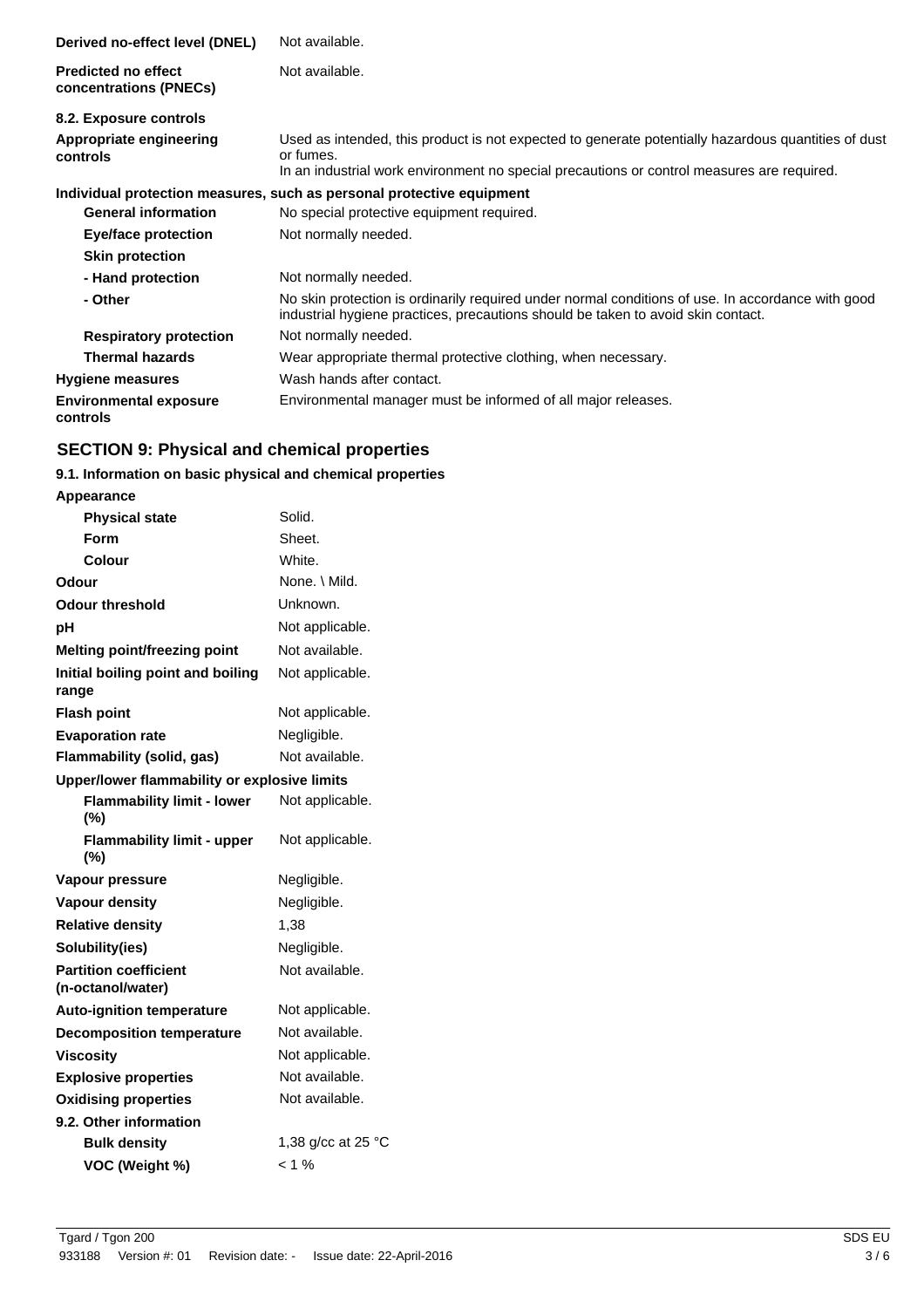# **SECTION 10: Stability and reactivity**

| 10.1. Reactivity                            | The product is stable and non-reactive under normal conditions of use, storage and transport.       |
|---------------------------------------------|-----------------------------------------------------------------------------------------------------|
| 10.2. Chemical stability                    | Material is stable under normal conditions.                                                         |
| 10.3. Possibility of hazardous<br>reactions | No dangerous reaction known under conditions of normal use.                                         |
| 10.4. Conditions to avoid                   | Avoid temperatures exceeding the decomposition temperature. Contact with incompatible<br>materials. |
| 10.5. Incompatible materials                | Strong oxidising agents.                                                                            |
| 10.6. Hazardous<br>decomposition products   | Carbon oxides. Metal oxides.                                                                        |

### **SECTION 11: Toxicological information**

**General information** Under normal conditions of intended use, this material does not pose a risk to health.

### **Information on likely routes of exposure**

| 11.1. Information on toxicological effects                       |                                                                           |  |
|------------------------------------------------------------------|---------------------------------------------------------------------------|--|
| Not relevant, due to the form of the product.<br><b>Symptoms</b> |                                                                           |  |
| Ingestion                                                        | No harmful effects expected in amounts likely to be ingested by accident. |  |
| Eye contact                                                      | No adverse effects due to eye contact are expected.                       |  |
| <b>Skin contact</b>                                              | No adverse effects due to skin contact.                                   |  |
| <b>Inhalation</b>                                                | Not likely, due to the form of the product.                               |  |

| <b>Acute toxicity</b>                                 | No adverse effects are expected.              |
|-------------------------------------------------------|-----------------------------------------------|
| <b>Skin corrosion/irritation</b>                      | Not classified.                               |
| Serious eye damage/eye<br>irritation                  | Not classified.                               |
| <b>Respiratory sensitisation</b>                      | Not classified.                               |
| <b>Skin sensitisation</b>                             | Not classified.                               |
| Germ cell mutagenicity                                | Not classified.                               |
| Carcinogenicity                                       | Not classified. This product is an article.   |
| <b>Reproductive toxicity</b>                          | Not classified.                               |
| Specific target organ toxicity -<br>single exposure   | Not classified.                               |
| Specific target organ toxicity -<br>repeated exposure | Not classified.                               |
| <b>Aspiration hazard</b>                              | Not relevant, due to the form of the product. |
| Mixture versus substance<br>information               | No data available.                            |
| <b>Other information</b>                              | None known.                                   |

### **SECTION 12: Ecological information**

| 12.1. Toxicity                                            | The product is not classified as environmentally hazardous. However, this does not exclude the<br>possibility that large or frequent spills can have a harmful or damaging effect on the environment. |
|-----------------------------------------------------------|-------------------------------------------------------------------------------------------------------------------------------------------------------------------------------------------------------|
| 12.2. Persistence and<br>degradability                    | No data available.                                                                                                                                                                                    |
| 12.3. Bioaccumulative potential                           | No data available.                                                                                                                                                                                    |
| <b>Partition coefficient</b><br>n-octanol/water (log Kow) | Not available.                                                                                                                                                                                        |
| <b>Bioconcentration factor (BCF)</b>                      | Not available.                                                                                                                                                                                        |
| 12.4. Mobility in soil                                    | The product is insoluble in water and will sediment in water systems.                                                                                                                                 |
| 12.5. Results of PBT<br>and vPvB<br>assessment            | Not a PBT or vPvB substance or mixture.                                                                                                                                                               |
| 12.6. Other adverse effects                               | An environmental hazard cannot be excluded in the event of unprofessional handling or disposal.                                                                                                       |

## **SECTION 13: Disposal considerations**

#### **13.1. Waste treatment methods**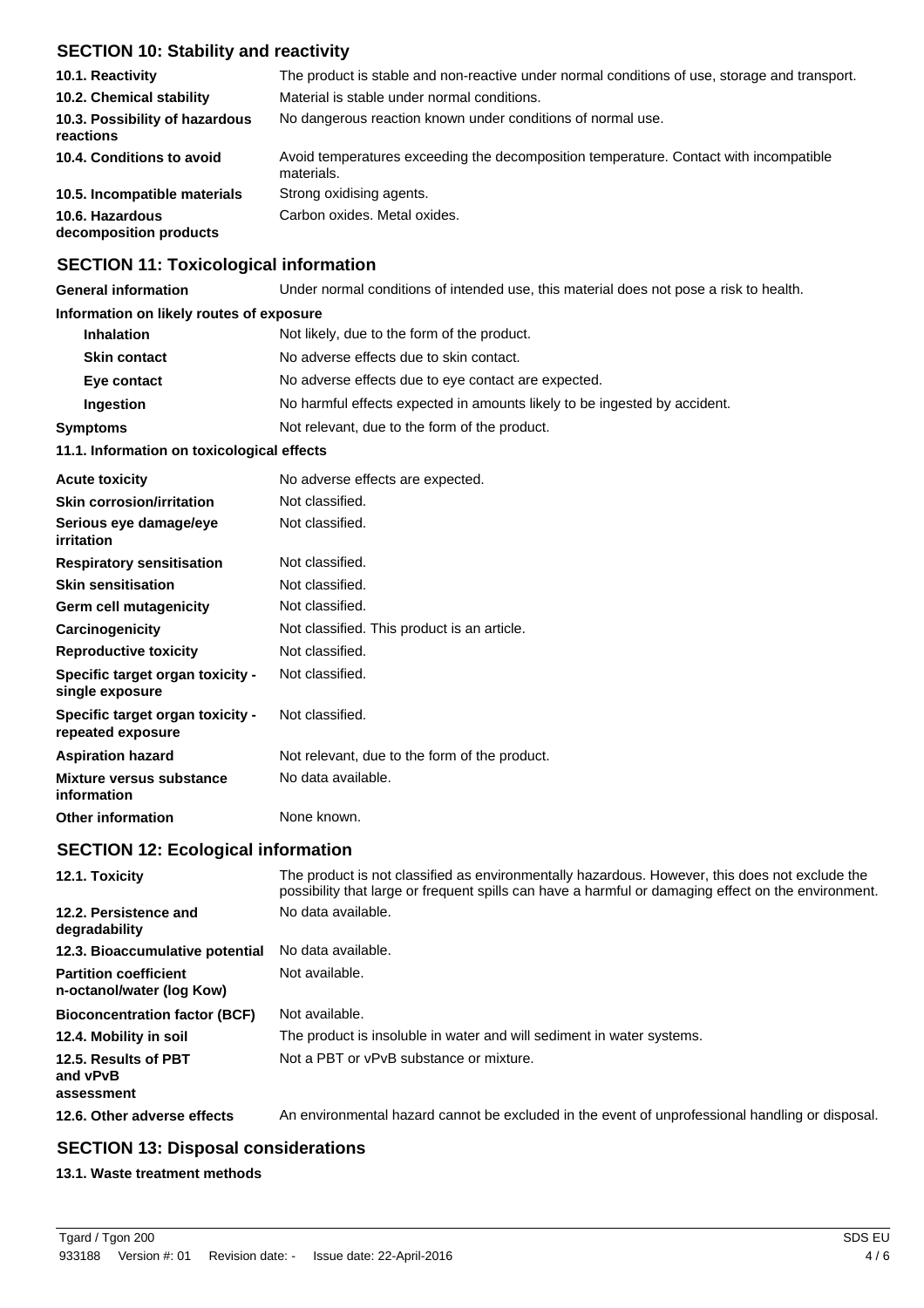| <b>Residual waste</b>        | Dispose of in accordance with local regulations. Empty containers or liners may retain some<br>product residues. This material and its container must be disposed of in a safe manner (see:<br>Disposal instructions). |
|------------------------------|------------------------------------------------------------------------------------------------------------------------------------------------------------------------------------------------------------------------|
| Contaminated packaging       | Since emptied containers may retain product residue, follow label warnings even after container is<br>emptied. Empty containers should be taken to an approved waste handling site for recycling or<br>disposal.       |
| EU waste code                | The Waste code should be assigned in discussion between the user, the producer and the waste<br>disposal company.                                                                                                      |
| Disposal methods/information | Collect and reclaim or dispose in sealed containers at licensed waste disposal site.                                                                                                                                   |
| <b>Special precautions</b>   | Dispose in accordance with all applicable regulations.                                                                                                                                                                 |

## **SECTION 14: Transport information**

#### **ADR**

Not regulated as dangerous goods.

#### **RID**

Not regulated as dangerous goods.

#### **ADN**

Not regulated as dangerous goods.

#### **IATA**

Not regulated as dangerous goods.

#### **IMDG**

Not regulated as dangerous goods.

**14.7. Transport in bulk** Not applicable. **according to Annex II of Marpol**

### **and the IBC Code**

### **SECTION 15: Regulatory information**

**15.1. Safety, health and environmental regulations/legislation specific for the substance or mixture**

#### **EU regulations**

**Regulation (EC) No. 1005/2009 on substances that deplete the ozone layer, Annex I and II, as amended** Not listed.

**Regulation (EC) No. 850/2004 On persistent organic pollutants, Annex I as amended** Not listed.

**Regulation (EU) No. 649/2012 concerning the export and import of dangerous chemicals, Annex I, Part 1 as amended** Not listed.

**Regulation (EU) No. 649/2012 concerning the export and import of dangerous chemicals, Annex I, Part 2 as amended** Not listed.

**Regulation (EU) No. 649/2012 concerning the export and import of dangerous chemicals, Annex I, Part 3 as amended** Not listed.

**Regulation (EU) No. 649/2012 concerning the export and import of dangerous chemicals, Annex V as amended** Not listed.

**Regulation (EC) No. 166/2006 Annex II Pollutant Release and Transfer Registry, as amended** Not listed.

**Regulation (EC) No. 1907/2006, REACH Article 59(10) Candidate List as currently published by ECHA** Not listed.

#### **Authorisations**

**Regulation (EC) No. 1907/2006, REACH Annex XIV Substances subject to authorization, as amended** Not listed.

#### **Restrictions on use**

**Regulation (EC) No. 1907/2006, REACH Annex XVII Substances subject to restriction on marketing and use as amended** Not listed.

**Directive 2004/37/EC: on the protection of workers from the risks related to exposure to carcinogens and mutagens at work, as amended.**

Not listed.

**Directive 92/85/EEC: on the safety and health of pregnant workers and workers who have recently given birth or are breastfeeding, as amended**

Not listed.

#### **Other EU regulations**

**Directive 2012/18/EU on major accident hazards involving dangerous substances, as amended** Not listed.